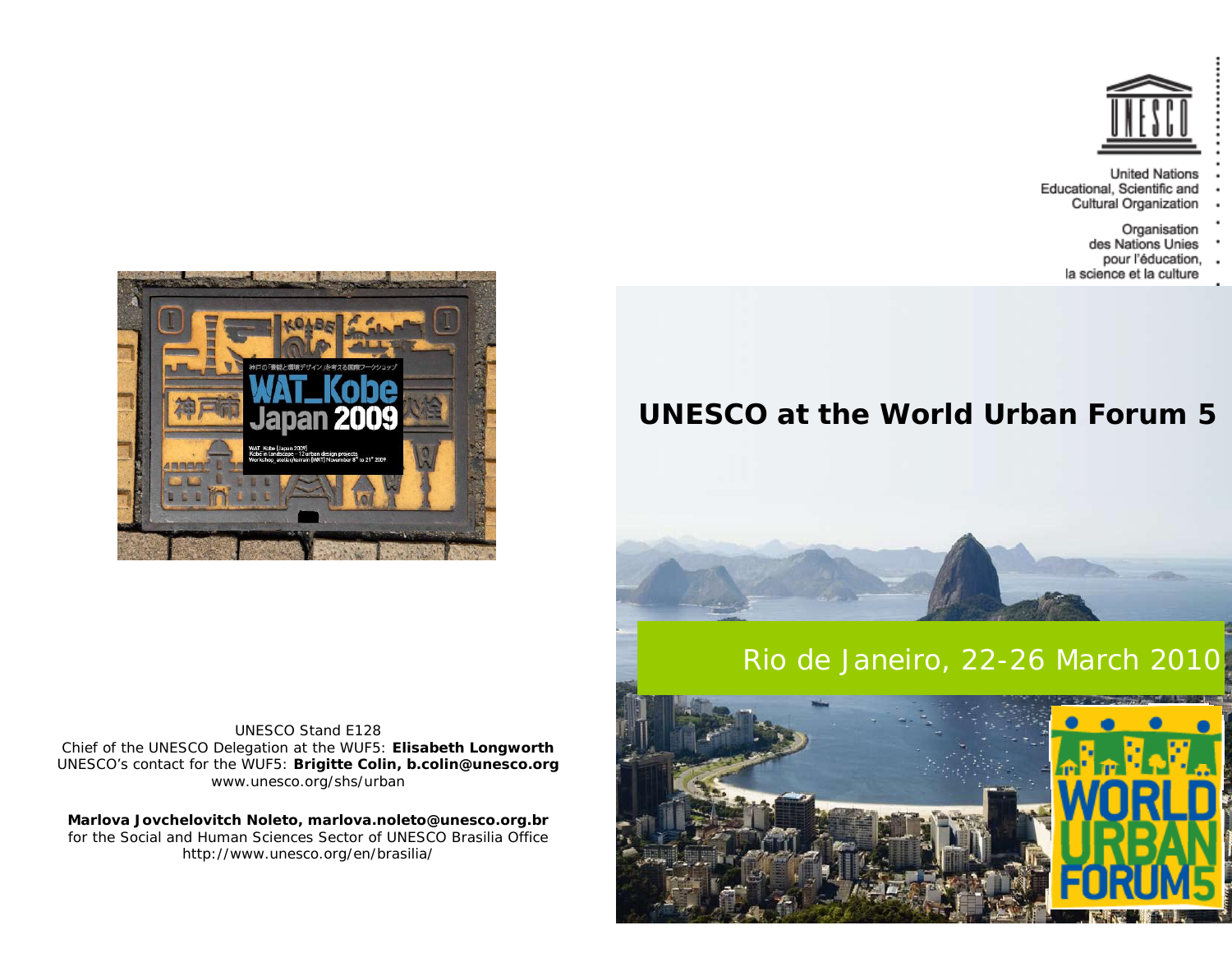O UNESCO, the United Nations Educational, Scientific and Cultural Organization, addresse crities and united insusses mails through the control respective the method commissions for UNESCO, universities, International amp

- 
- 
- 

| Day                         | <b>Time</b>       | <b>Activity</b>                                                                                     | <b>Room</b>   |
|-----------------------------|-------------------|-----------------------------------------------------------------------------------------------------|---------------|
| Monday<br>22 March          | $11:30-$          | Official opening of the<br>exhibition including UNESCO<br>stand                                     | Stand<br>E128 |
|                             | 12:30             |                                                                                                     |               |
| <b>Tuesday</b><br>23 March  | $09:00-$          | Dialogue 1: Taking Forward<br>the Right to the City                                                 | $W4-1$        |
|                             | 11:30             |                                                                                                     |               |
|                             | $16:30-$<br>18:30 | Networking event: "How to<br>build inclusive cities: UNESCO/<br>UNHABITAT/UCLG joint efforts"       | $W3-2$        |
| Wednesday<br>24 March       | 09:00-            | Dialogue 4: Cultural Diversity<br>in Cities                                                         | $W4-4$        |
|                             | 11:30             |                                                                                                     |               |
|                             | $09:00-$<br>12:00 | Training event: How to<br>prepare education for a<br>changing urban environment                     | $W2-4$        |
| <b>Thursday</b><br>25 March | $12:30-$          | Side event: Integrated Urban<br>Water Management in the<br><b>Humid Tropics</b><br>(Book launching) |               |
|                             | 13:30             |                                                                                                     | $W2-3$        |
| Friday<br>26 March          | 16:00             | <b>Exhibition closing</b>                                                                           | Stand<br>E128 |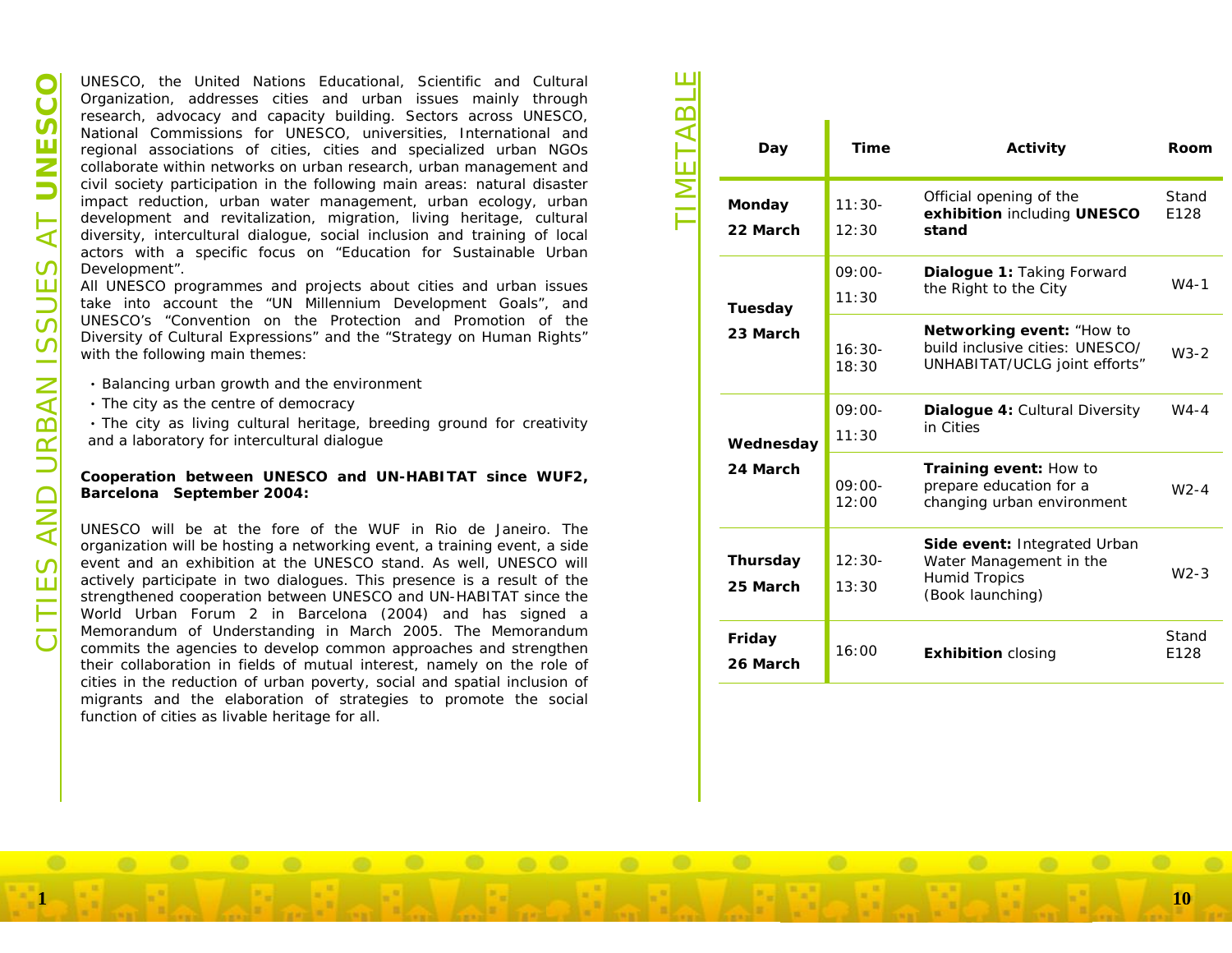

 $0.0$ 

Continue all the WUF 5, 22-26 March 26<br>
Stand E128<br>
UNESCO will be present at the World Urban Forum with a large<br>
intersectoral stand En stand will show UNESCO species on either<br>
and urban issues with the support of seve

(Carticipation of Elisabeth Longworth, Deputy Assistant<br>
Director General for Social and Human Sciences.<br>
Dialogue 1: Taking Forward the Right to the City<br>
Tuesday, 23 March 2010, noon<br>
Room W4-1<br>
Dialogue 1 focuses on th

- Historic Districts for all
- Inclusive Cities for all, urban policies for migrants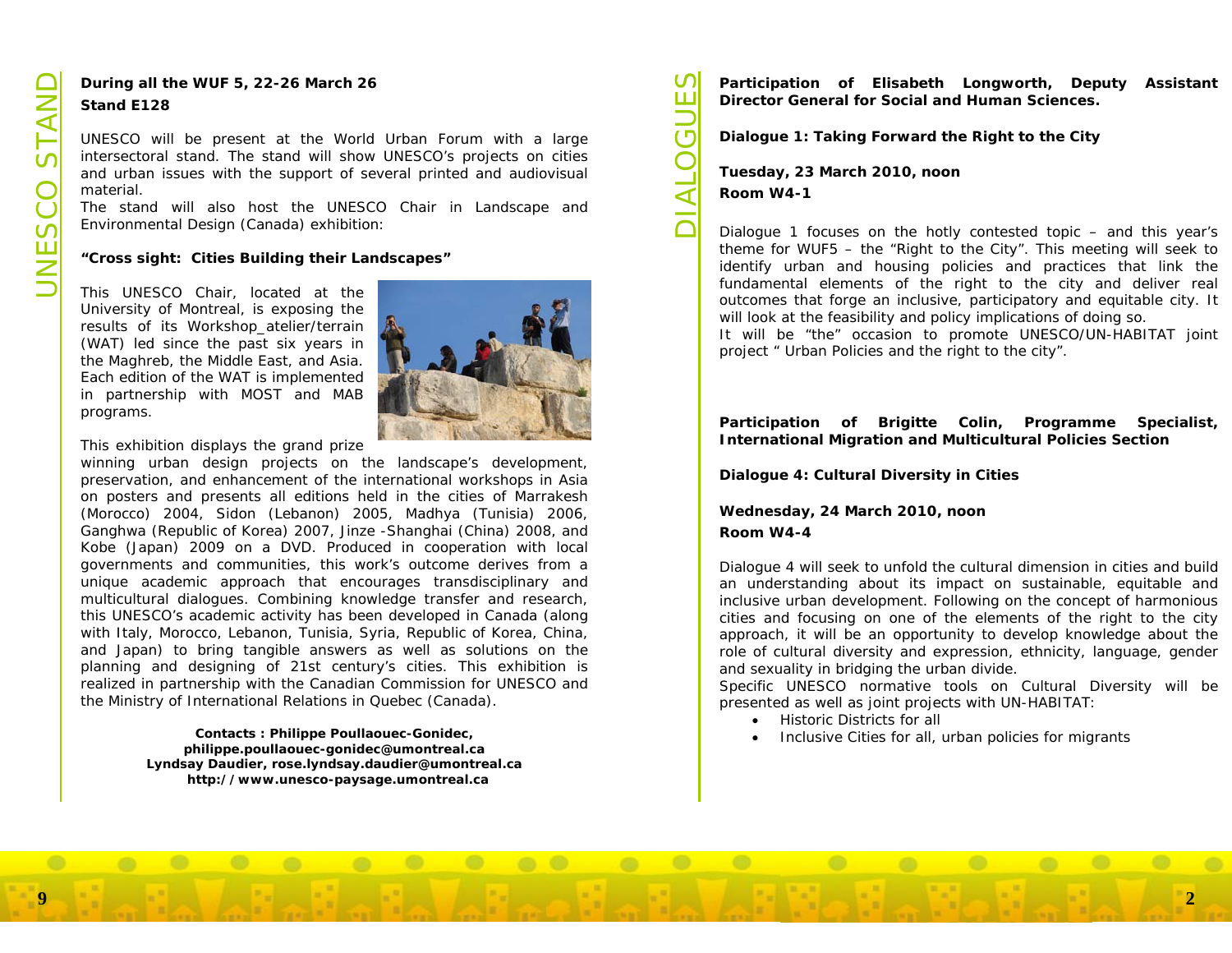The two states of the state of the state of the state of the state of the state of the state of the state of the decision of the decision of the decision of the decision of the state of the state of the decision of the dec





 $\bullet$ 

 $0.0$ 

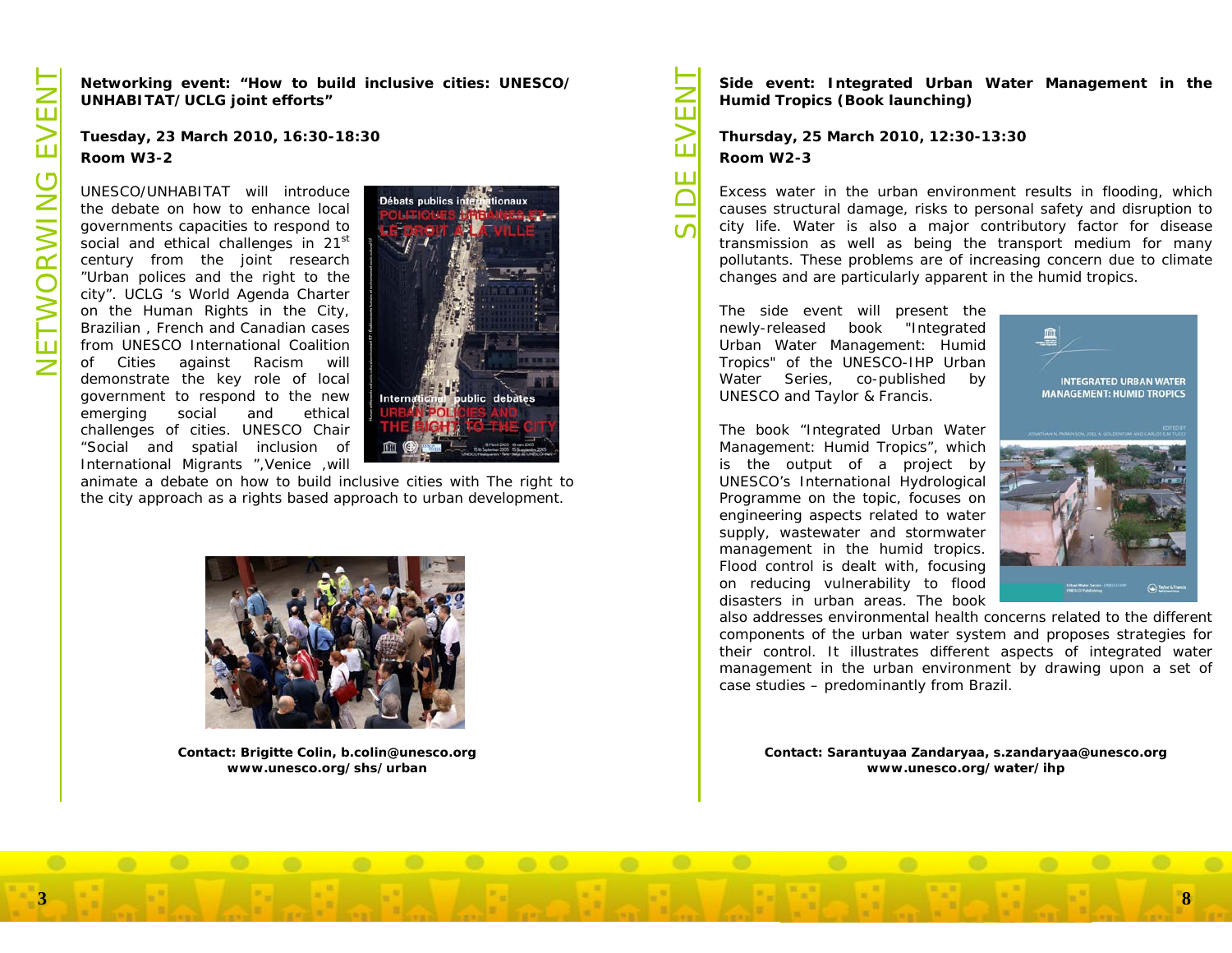

Training event: How to prepare education for a changing<br>
urban environment<br>
Wednesday, 24 March 2010, 09:00-12:00<br>
Room W2-4<br>
Wednesday, 24 March 2010, 09:00-12:00<br>
Room W2-4<br>
Wednesday, 24 March 2010, 09:00-12:00<br>
Wednesd

The international Coalition of Cities against Racism<br>
Sample Colline of Cities against Racism is an initiative<br>
The international Coalition of Cities against Racism is an initiative<br>
launched by UNESCO in March 2004 to est